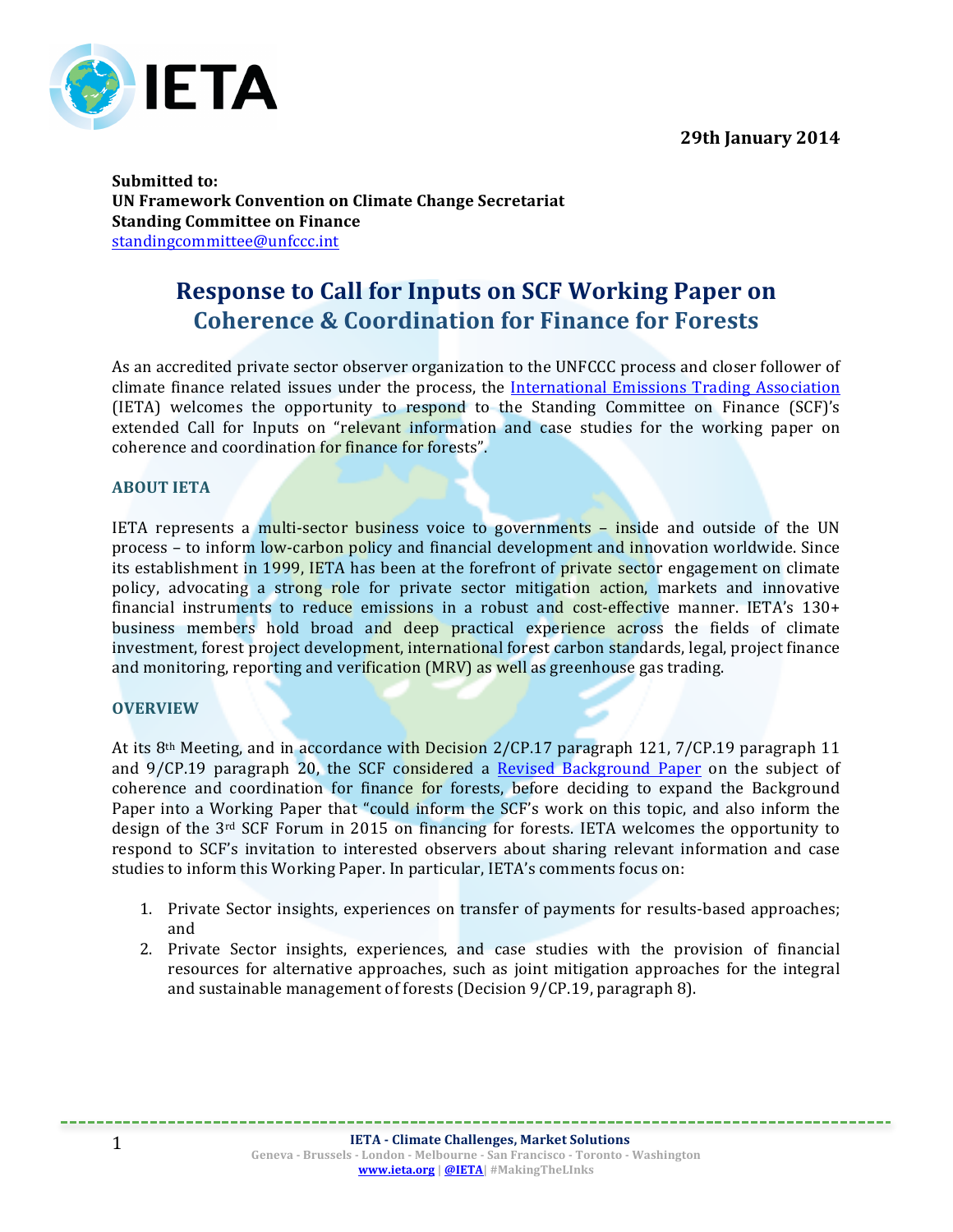

## **1. Results based financing. Experiences from the private sector:**

Scalable and predictable financing for reducing emissions from deforestation is a critical component of the challenge to mitigate emissions at scale and avoid dangerous climate change. Much literature points to the financing gap that actors face and the need to leverage private sector investment for forests. IETA deems the development of emissions markets as a key criterion to establishing medium to longer-term private sector finance for forests at scale<sup>1</sup>.

One of the options to drive private sector results-based finance is to develop policy for emission trading markets that support the use and financing of verified forest emission reduction units.<sup>2</sup> IETA recognizes the fastest start to drive private investment at scale is through emission trading markets with inclusion of verified forest emission reduction units.

In order to drive private investment into results based forest an emissions reduction is through the investment and transfer of verified emission reduction units. Stringent metrics are required to ensure an asset class. Many lessons and shared learning can be taken from experiences to date from private sector investment in carbon projects. Specific agreement/rules are required to ensure investor confidence in forests. IETA has a wealth of experience in supporting design of such practices. 

Results-based payments outside an emission trading market are also possible through bilateral agreements, commodity investment commitments and other innovative financing mechanisms such as green bonds. However private sector investment and flow of finance can be expected to be less predictable and less scalable in the absence of key policy drivers and targets to drive a market on forest carbon investment.<sup>3</sup>

IETA deems domestic climate change and environmental regulations, policies on supply chains, or other regulations, and/or links to nascent domestic emissions trading or carbon neutral schemes as opportunity to provide signals to required to gain private investors in the absence of a global forest financing mechanism.

These policy tools have been used in various formulations in developed countries, but potential application to addressing flows of private finance for forests has not been explored greatly. In addition, the obligation to protect or pay for the protection of forests elsewhere as a condition to receiving approval to develop property, extract resources, or develop other large infrastructure projects can also be used to help generate demand for forest financing. For private sector investment, rules and procedures around the results metrics to support the investment would be required.

An area that we recommend SCF explore further is policies and practices that could support uptake of private sector interest and engagement in forest financing. A start could be to explore

<sup>3</sup> http://www.globalcanopy.org/sites/default/files/IFF%20report%20Jan%202014-Stimulating%20Interim%20Demand%20for%20REDD+.pdf

<sup>&</sup>lt;sup>1</sup> http://blogs.worldbank.org/psd/what-can-countries-do-unlock-private-forest-investment

<sup>&</sup>lt;sup>2</sup> Emissions reductions verified to ensure real, measureable, permanent, additional, unique and trackable. See ICROA for best practice on verified emission reductions. www.icroa.org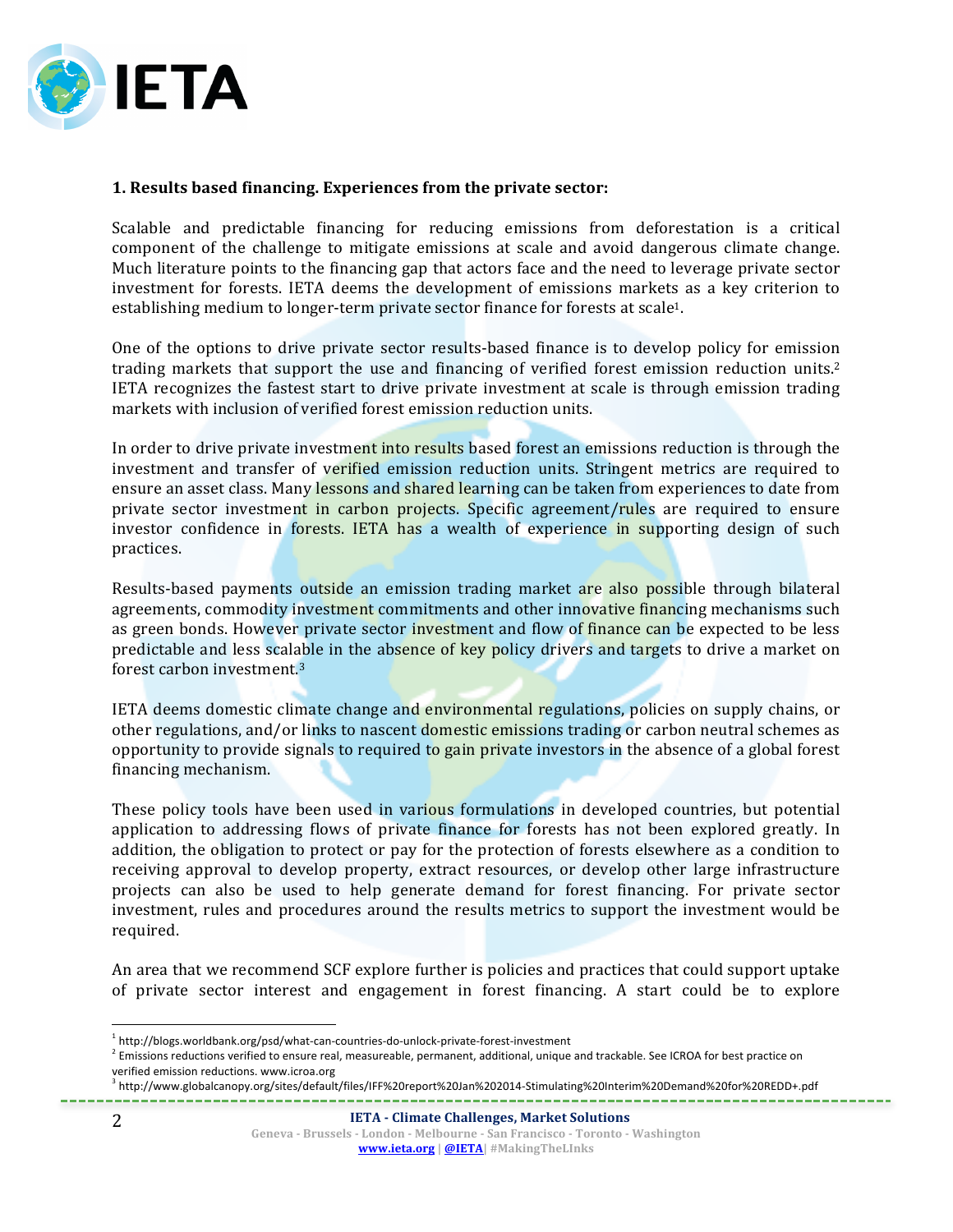

commodities, sustainability standards, emission reduction policies and other land use policies that would support investment shifts.

#### *Results based payment criteria considerations*

The private sector requires certain parameters to allow for investor confidence in forest emission reduction activities. Project selection criteria have to date been driven by the need to deliver real, verifiable, quantifiable and additional greenhouse emission reductions in tonnes of greenhouse gas equivalent (tCO2eq). Beyond this, other metrics arise, such as leakage, permanence and further delivery of other metrics on social and community safeguards and co-benefits that ensure the interest and commitment for private investors.

A key vehicle to replicate or study in results based payment suitable for scalable private investment is the Clean Development Mechanism. The program has generated global private sector investment to the sum of billions whilst achieving large-scale greenhouse gas emissions. Established to unlock and channel additional capital (mostly private) into greenhouse gas emissions mitigation projects across developing countries. When launched, the CDM was considered as a combination of costeffective greenhouse gas emission reductions and a clean technology transfer mechanism to developing countries. To date, the CDM has supported over **8,000 greenhouse mitigation** projects across **110** developing countries – while unleashing more than USD 400 Billion in real, quantifiable, and verifiable results-based emission reduction activities<sup>4</sup>. Along with channeling billions of dollars in, mostly private, capital into mitigation activities, the CDM has also fuelled complementary low-carbon capacity building activities and broader sustainable development in host countries.

Numerous lessons and tools from experience with the UNFCCC's Clean Development Mechanism (CDM) and indeed other globally recognized carbon mitigation standards such as the VCS and Climate Action Registry in particular, should be drawn from to inform the UN SCF's efforts towards methods and approaches to supporting the unlocking of private investment at scale.

There are numerous private sector invested forest case studies that can be viewed here: http://www.forestcarbonportal.com/project/

Drawing from existing and internationally-accepted forest programs approaches such as the Verified Carbon Standard (VCS)<sup>5</sup>, Gold Standard (GS), Climate Action Reserve (CAR)<sup>6</sup>, and the American Carbon Registry (ACR)<sup>7</sup> rather than re-inventing criteria, indicators and methodologies required to enable results based payment options suitable for private investors will result in both cost and time savings and help drive predictability, scale and **confidence** for private investment in

#### **IETA** - **Climate Challenges**, Market Solutions

 $\overline{a}$ 

<sup>&</sup>lt;sup>4</sup>UNEP CDM Pipeline http://cdmpipeline.org/. As of 1 August 2014, the total number of registered CDM projects was 7,538 (87% of the 8,707 of "live" CDM projects). Of these, 1,152 remain at the validation stage and 17 have requested registration. According to UNEP's CDM pipeline, the total issuance to date of CERs is 1,472 million.

<sup>&</sup>lt;sup>5</sup> All available VCS methodologies are available here. Under the VCS, auditors known as validation/verification bodies (VVBs) are tasked with validating project descriptions and verifying actual emission reductions.

<sup>&</sup>lt;sup>6</sup> All approved CAR protocol methodologies are available here. Unlike the CDM, CAR utilizes a standardized approach that promotes the relevance, completeness, consistency, accuracy, transparency and conservativeness of emissions reductions data reported by project developers. CAR verification manuals, documentation and requirements are all available here. 7 All ACR standards and approved methodologies are available here.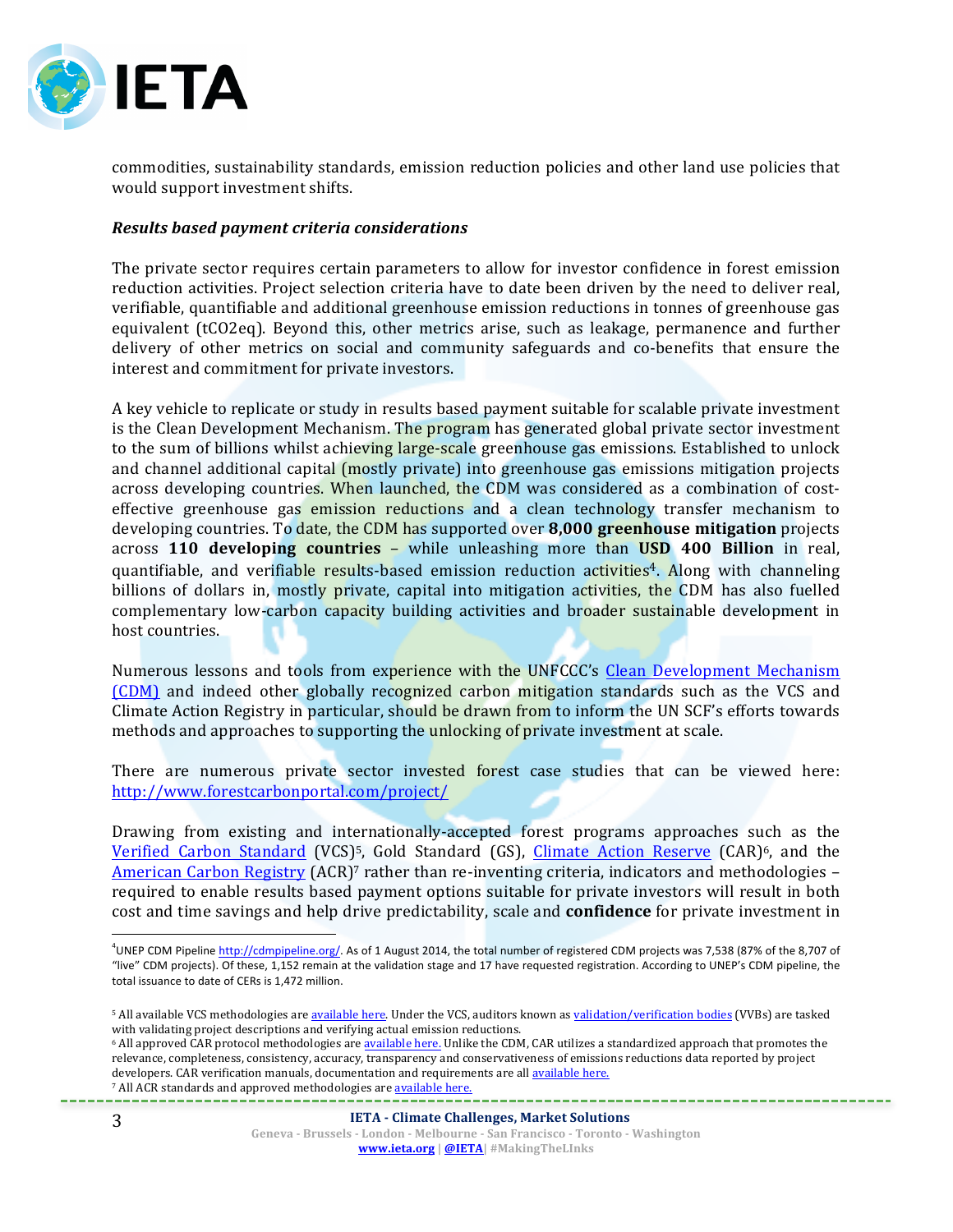

forest emission reduction activities. Linking of such standards against the Warsaw Framework for REDD+ will support in longer term fungibility and ease for investors.<sup>8</sup>

This will also avoid duplicative efforts related to supporting, tracking, and attempting to scale private capital into mitigation activities, while also complementing these systems and tools as climate finance is effectively scaled, mobilized, channeled and tracked.

## **2. Private Sector insights, experiences, and case studies with the provision of financial resources for alternative approaches:**

Identifying ways of creating private sector investment through domestic policies, incentive mechanisms and regulations may be an option to support finance flows to forests in the interim of international agreement developments. Whilst there are opportunities for private investment in forests, currently there stand few drivers to scale private investment to reducing deforestation. A recent report by The Carbon Disclosure Project<sup>9</sup> notes key barriers to corporate engagement, with lack of policy drivers named as one barrier. Other factors included options for sustainable supply of forest commodities being more costly and there being a lack of consumer demand for such certified products. 

The private sector can play a number of roles across the forest investment supply chain, though business functions are not mutually exclusive. Often, a private sector actor can wear several "hats" simultaneously. Investors **through** project investment arenas include several pioneering investment banks seeking future investment opportunities. In 2011 a number of new, multimillion dollar private REDD+ investment funds were established, including: Althelia (US\$275 million target capitalization), Macquarie-International Finance Corporation (US\$25 million) and Terra Global Capital (US\$50 million) (Janson-Smith & Marsh, 2012). Other examples include BNP Paribas and Nedbank Group. 

These funds and major private sector firms are strategically orienting themselves to take advantage of the growth in demand for emission reduction units from forests as well as other sustainable commodity assets. Some of these deals take the form of direct investments, others of major carbon credit purchase agreements. Significant investment also comes from emissions-intensive industries searching for large volumes of offset credits in order to become "carbon neutral." Several large multinational firms are also engaged in forest investing through project grants. Many directly link these project activities to their corporate social responsibility (CSR) initiatives. These multinational firms often pursue projects that bring a triple benefit of climate change mitigation, community development and biodiversity conservation. In each of these examples, parameters have been set to ensure transfer of payment is results based.

## **IN CONCLUSION**

IETA recognises lasting and successful low-carbon investment environments that will hold commitment and engagement from business requires bold, creative, and concentrated participation

 $\overline{a}$ 

<sup>8</sup> http://unfccc.int/land\_use\_and\_climate\_change/redd/items/8180.php

<sup>9</sup> https://www.cdp.net/CDPResults/CDP-global-forests-report-2014.pdf